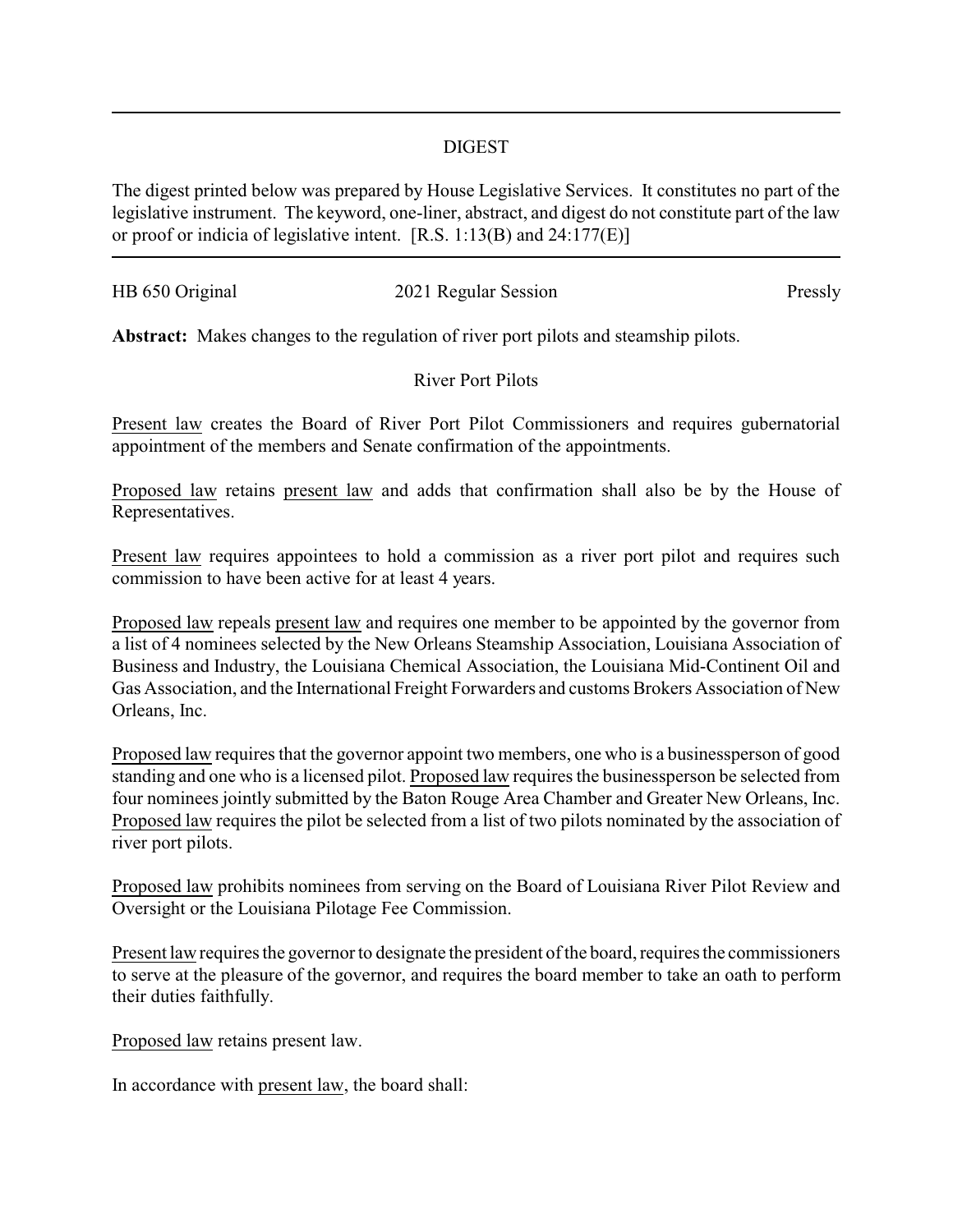- (1) Make rules establishing qualifications, providing for the examination and approval of apprenticeship programs, and to administer examinations of river port pilots.
- (2) Meet quarterly.
- (3) Make rules establishing minimum standards of conduct including neglect of duty, drunkenness, carelessness, habitual intemperance, substance abuse, and incompentency, and other rules for proper and safe pilotage on waters covered under present law and for the efficient administration of present law.
- (4) Conduct hearings and investigate violations of provisions of present law or rules or regulations adopted by the commissioners, and to report findings to the governor if the board requests gubernatorial action.
- (5) Have the authority to impose fines, remove a pilot from a vessel, or recommend suspension or revocation of a pilot's commission.
- (6) Provide to all pilots and pilot candidates rules and regulations.

Proposed law retains present law but amends the provisions requiring the board to establish minimum standards of conduct to require the board to make rules establishing standards of conduct consistent with present and proposed law.

Proposed law prohibits pilot associations from superseding the board's authority.

Proposed law requires meetings of the board to comply with the Open Meetings Law.

Present law requires pilots to be appointed by the governor and serve until revocation of the appointment in accordance with present law.

Proposed law retains present law and makes pilots agents an public officers. Further, proposed law adds that revocation can be done pursuant to the rules and regulations adopted by the board.

Proposed law prohibits a pilot from discontinuing his duties without permission from the pilot's association to which he belongs, except for health reasons provided he furnishes proof to the board if requested.

Present law requires the board to hold examinations when it is determined necessarybythe river port pilots.

Proposed law retains present law but requires the board to determine when there is a need for more pilots and then hold examinations.

Proposed law sets forth the following criteria for participation in the pilot apprenticeship program required under present law for commission: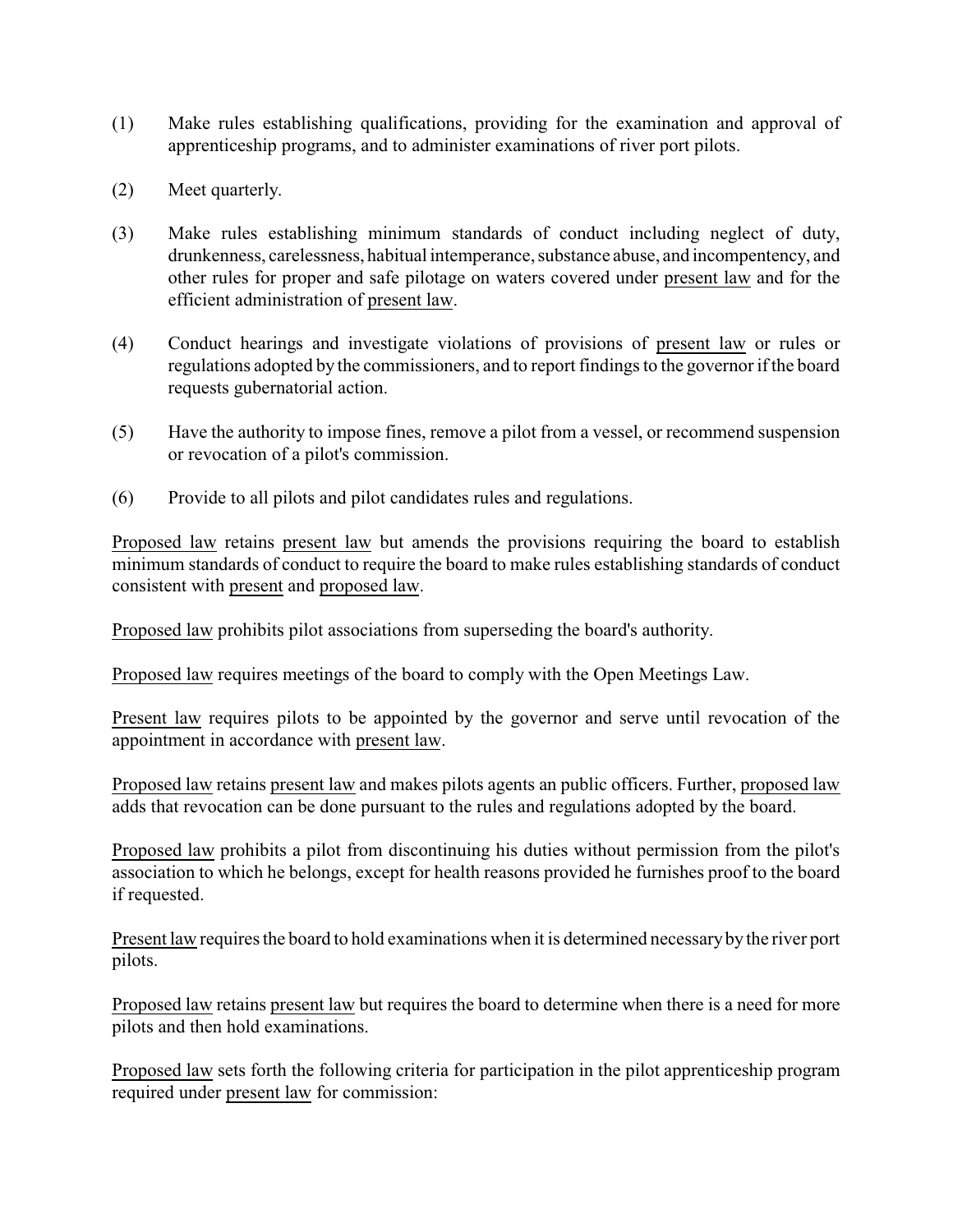- (1) A graduate of a federally approved maritime academy.
- (2) Have 5 years of experience as a master or commanding officer of a naval vessel or merchant ship.
- (3) Hold a U.S. Coast Guard license.
- (4) Be under 45 but at least 30 years of age.
- (5) Complete and maintain ship handling simulator courses and bridge resource management courses.
- (6) Have not been convicted of a felony involving drugs, personal consumption of alcohol, or a crime of truth in the 60 months preceding application.
- (7) Pass a drug test before acceptance into the program and agree to participate in a mandatory drug an alcohol program upon acceptance.

Proposed law sets forth the board's requirements for pilotage certification as follows:

- (1) A commissioned pilot shall comply with the requirements to maintain their commission.
- (2) Beginning on Jan. 1, 2022, a commissioned pilot must maintain a valid commission by attending 40 hours of continuing education classes that must meet certain criteria.

Proposed law requires the commissioners to provide the governor, speaker of the House, and president of the Senate with an annual report of the race, age, and gender of all apprenticeship participants who are related to pilots or other public official by blood or marriage.

Proposed law prohibits the board from discriminating against an applicant during the selection or examination process in favor of a person related to a pilot or other public official, or based on race, color, religion, gender, national origin, age, disability, political affiliation, or belief.

Present law makes all communications by and between the board and a pilot during the course of an investigation privileged and not required to be disclosed in any original proceedings in accordance with present law and pursuant to reporting requirements to the governor.

Proposed law repeals present law.

## Steamship Pilots

Present law creates the Board of Examiners for New Orleans and Baton Rouge Steamship Pilots for the Mississippi River and requires gubernatorial appointment of the members and Senate confirmation of the appointments.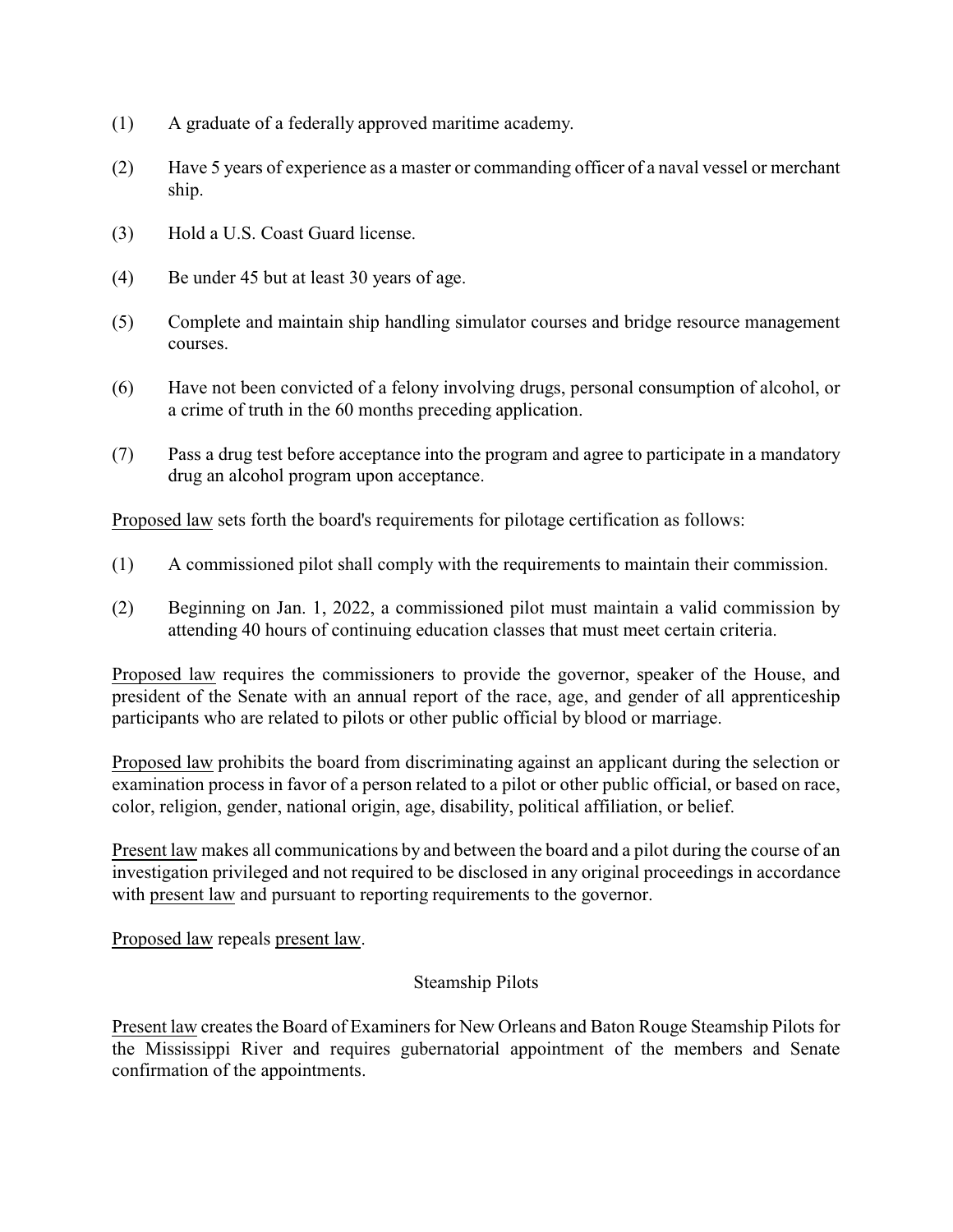Proposed law retains present law and adds that confirmation shall also be by the House of Representatives.

Present law requires the board to recommend appointees to fill an examiner vacancy and requires the recommended appointee to have served at least 5 years as an unrestricted state commissioned steamship pilot. Present law further requires examiners to continue in their office until the successor is appointed and requires the appointees to only be from pilots commissioned by virtue of present law.

Proposed law repeals present law and requires the appointees to comply with the La. Code of Ethics.

Proposed law requires one member to be appointed by the governor from a list of 4 nominees selected by the New Orleans Steamship Association, Louisiana Association of Business and Industry, the Louisiana Chemical Association, the Louisiana Mid-Continent Oil and Gas Association, and the International Freight Forwarders and customs Brokers Association of New Orleans, Inc.

Proposed law requires that the governor appoint two members, one who is a businessperson of good standing and one who is a licensed pilot. Proposed law requires the businessperson be selected from four nominees jointly submitted by the Baton Rouge Area Chamber and Greater New Orleans, Inc. Proposed law requires the pilot be selected from a list of two pilots nominated by the association of river port pilots.

Proposed law prohibits nominees from serving on the Board of Louisiana River Pilot Review and Oversight or the Louisiana Pilotage Fee Commission.

Present law requires the governor to designate the president of the board.

Proposed law retains present law and requires the examiners to serve at the pleasure of the governor.

Present law requires the board to immediately report to the governor all cases of neglect of duty, habitual drunkeness, and gross violations of rules. Proposed law further provides that the governor shall then refer the cases for investigation to the board.

Proposed law retains present law.

Proposed law prohibits pilot associations from superseding the board's authority.

Proposed law requires meetings of the board to comply with the Open Meetings Law.

Present law requires pilots to be appointed by the governor and serve until revocation of the appointment in accordance with present law.

Proposed law retains present law and makes pilots agents an public officers. Further, proposed law adds that revocation can be done pursuant to the rules and regulations adopted by the board.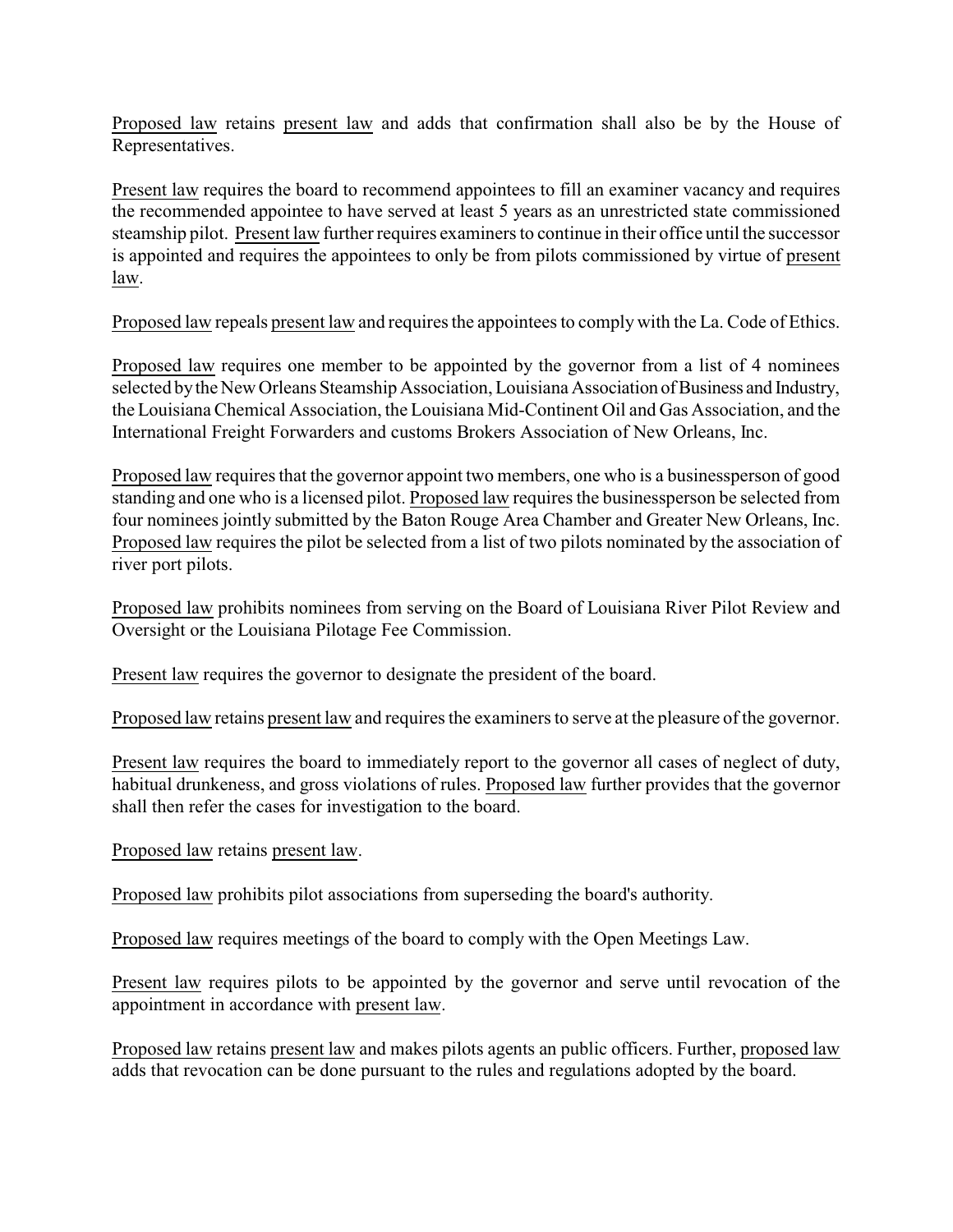Present law requires pilots provided for in present law to be appointed by the governor from those pilots recommended to the governor pursuant to provisions outlined in the board's rules and regulations.

Proposed law retains present law and requires the pilots to also be recommended pursuant to provisions outlined in proposed law.

Proposed law prohibits a pilot from discontinuing his duties without permission from the pilot's association to which he belongs, except for health reasons provided he furnishes proof to the board if requested.

Present law requires the board to hold examinations when it is determined necessary.

Proposed law retains present law but requires the board to determine when there is a need for more pilots.

Present law requires applicants to meet the requirements set forth in the board's Pilot Development Program and authorizes the governor to appoint applicant who has complied with present law to fill existing vacancies.

Proposed law repeals present law.

Proposed law sets forth the following criteria for participation in a pilot apprenticeship program:

- (1) A graduate of a federally approved maritime academy.
- (2) Have 5 years of experience as a master or commanding officer of a naval vessel or merchant ship.
- (3) Hold a U.S. Coast Guard license.
- (4) Be under 45 but at least 30 years of age.
- (5) Complete and maintain ship handling simulator courses and bridge resource management courses.
- (6) Have not been convicted of a felony involving drugs, personal consumption of alcohol, or a crime of truth in the 60 months preceding application.
- (7) Pass a drug test before acceptance into the program and agree to participate in a mandatory drug an alcohol program upon acceptance.

Proposed law sets forth the board's requirements for pilotage certification as follows:

(1) A commissioned pilot shall comply with the requirements to maintain their commission.